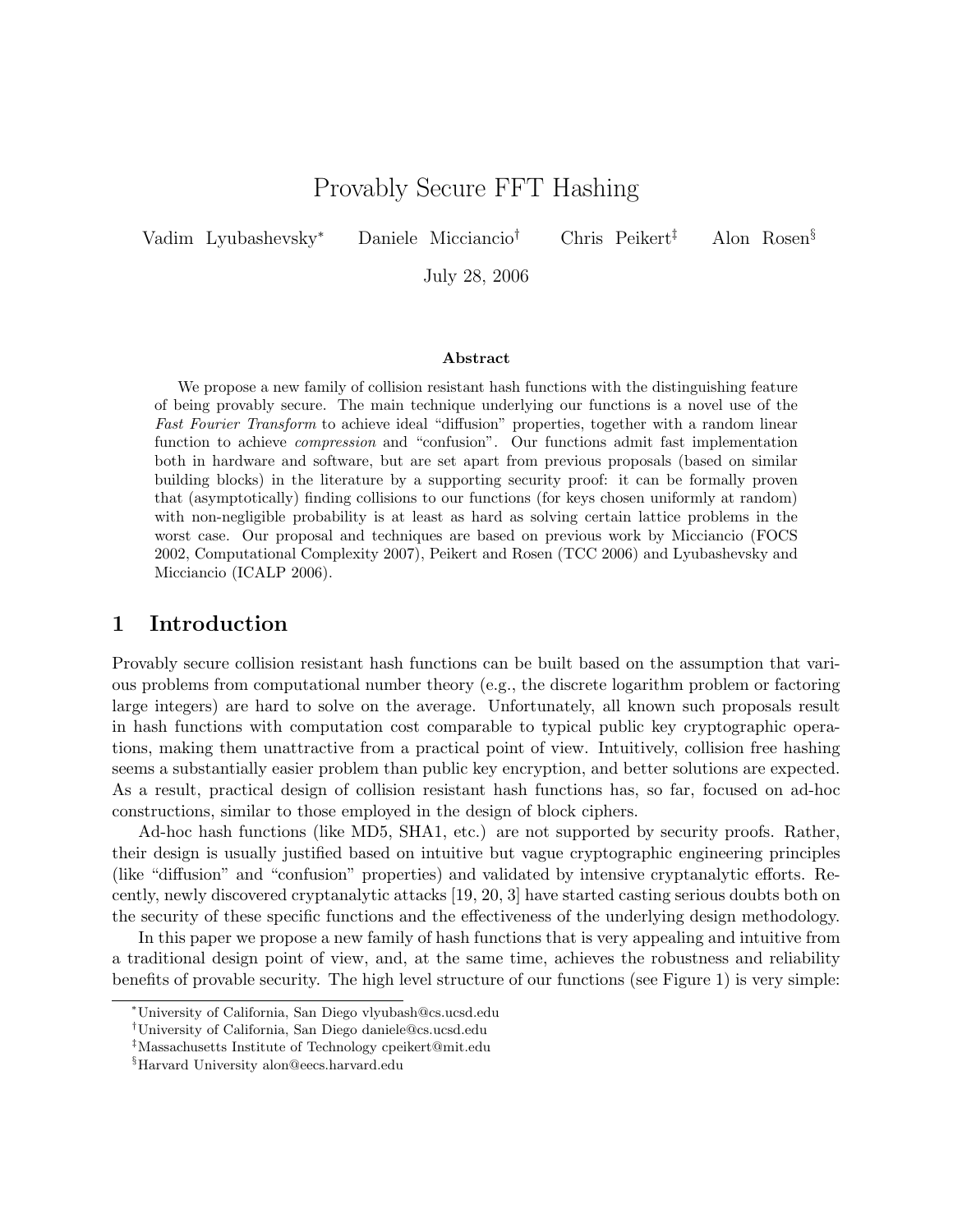- 1. The input is represented as an  $m \times n$  matrix  $(x_{i,j})$ , where  $n = 2^k$  is the security parameter, m is a small constant (e.g.,  $m = 8$ ), and each  $x_{i,j}$  is a small (e.g.,  $x_{i,j} \leq 4$  or 8) non-negative integer.
- 2. The input is first processed by multiplying each column by  $\omega^{j-1}$  for an appropriately-chosen constant  $\omega$ , and taking the Fast Fourier Transform of every row:

$$
(y_{i,1},\ldots,y_{i,n}) = \text{FFT}(\omega^0 x_{i,1},\ldots,\omega^{n-1} x_{i,n}).
$$

We remark that this first operation is easy to invert, and it is performed to achieve "diffusion," i.e., to mix the input bits in every row.

3. Next a random linear combination of every column

$$
z_j = a_{1,j} y_{1,j} + \dots + a_{m,j} y_{m,j}
$$

is computed. The output is the vector  $(z_1, \ldots, z_n)$ . This second operation compresses the input and achieves "confusion."

All arithmetic operations are performed modulo a small prime (or product of primes) p of the form  $p = 2t \cdot n + 1$ , so that  $\mathbb{Z}_p^*$  has an element  $\omega$  of order 2n and the n-dimensional Fourier transform can be efficiently computed over  $\mathbb{Z}_p$ . We remark that the modulus p is fairly small (e.g., 16 bits or so, but bigger than the input values  $x_{i,j}$  and m is just a small constant (e.g.,  $m = 8$ ).

Viewed independently, the linear equations  $z_j = a_{1,j}y_{1,j} + \cdots + a_{m,j}y_{m,j}$  admit many solutions, and these solutions can easily be found individually. However, the rows  $(y_{i,1},...,y_{i,n})$  are constrained to be the result of applying Step 2 to vectors whose entries  $x_{i,j}$  are small integers.

Perhaps surprisingly, these constraints turn out to be sufficient to guarantee *provable* cryptographic hardness (i.e., one-wayness and even collision-resistance) of the compression function. Specifically, the function admits a proof of security of a very strong type: finding collisions on the average (when the key  $(a_{i,j})$  is chosen uniformly at random in  $\mathbb{Z}_p$ ) even with very small but nonnegligible probability is at least as hard as solving an underlying mathematical problem on *point* lattices in the worst case (over the choice of the input, and with probability exponentially close to 1 over the internal randomness of the algorithm). The proof of security follows from the observation that the above function is a special case of the ideal lattice functions of [9], and a variant of the cyclic lattice functions of [10, 13].

Related work. The idea of using the Fast Fourier Transform (FFT) as a building block for the construction of hash functions is not new. Examples of such functions are the FFT hash functions of Schnorr [14, 15, 16]. Unfortunately, most of these functions were subsequently cryptanalyzed and shown to be insecure [5, 2, 17]. The distinguishing feature of our hash function, that sets it apart from previous work, is the way FFT is used, and the resulting proof of security. Namely, while in previous work [14, 15, 16] FFT was applied to unrestricted input vectors  $(x_1, \ldots, x_n) \in \mathbb{Z}_p^n$ , here we require the input values  $x_i$  to belong to a small subset of  $\mathbb{Z}_p$ . This introduces non-linear constraints on the output values of the FFT operation, a fact that plays a fundamental role both in our theoretical proof of security as well on the impact of heuristic attacks to our function. We believe that our novel use of FFT might be of independent interest, and find other applications in cryptographic design.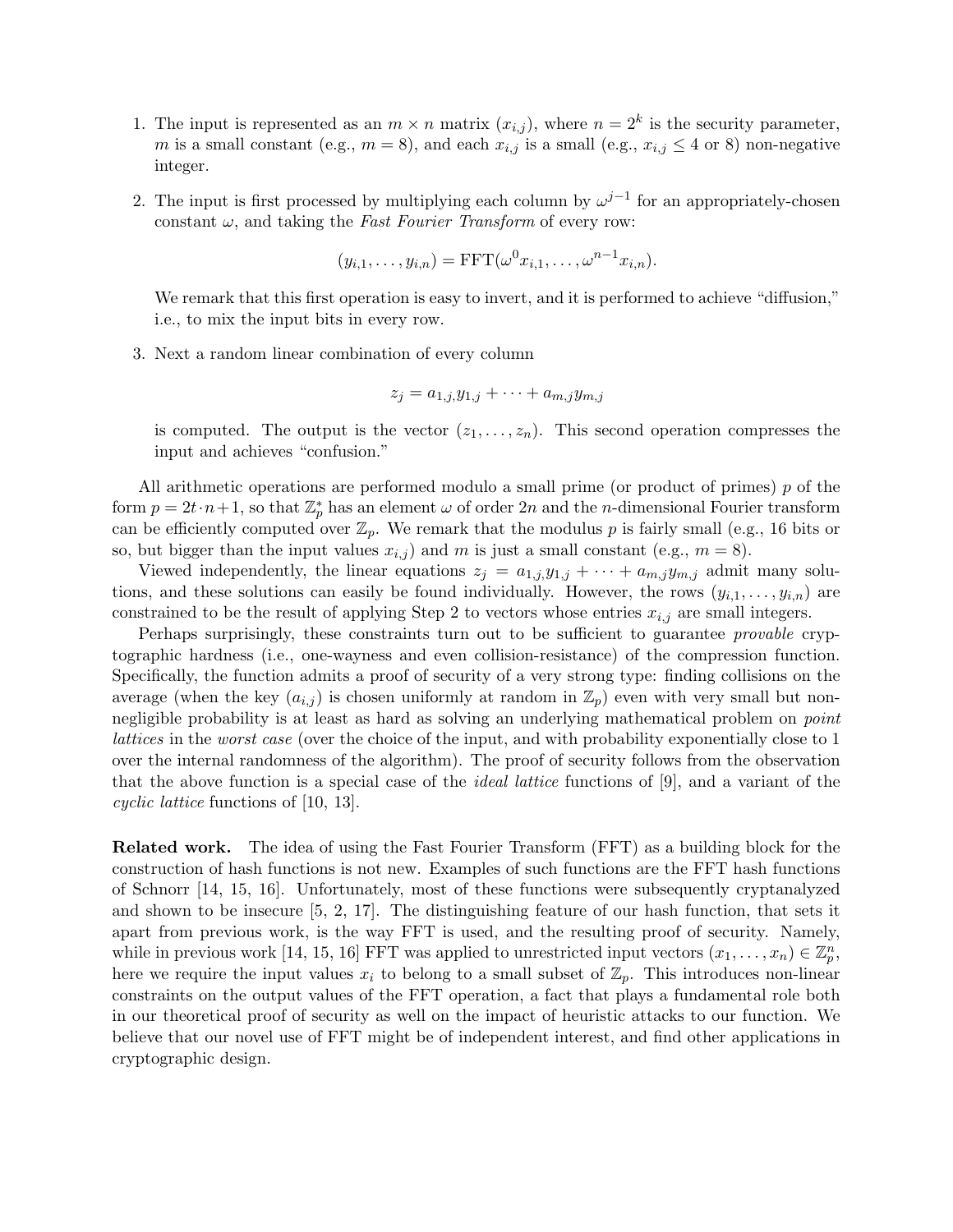Another important ingredient in the conceptual design of our function (and associated proof of security) is the use of lattices with special structure as an underlying mathematical problem. Special classes of lattices (with closely related, but somehow different structure than ours) also have been used before in practical constructions (most notably, the NTRU encryption scheme [8]), but without a mathematical proof of security.

More closely related to our work, is the theoretical study initiated by Ajtai [1] of cryptographic functions that are provably secure based on worst-case assumptions for lattice problems. Ajtai's work and subsequent improvements [7, 4, 11, 12] leading to provably secure hash functions, are based on general lattices and do not lead to very efficient implementations, mostly because of the huge key size (which grows quadratically in the security parameter.) A first step toward bridging the gap between theoretical constructions and practical functions was taken by Micciancio [10] who proposed the use of lattices with special structure (namely, cyclic lattices) and showed how they lead to cryptographic functions that are provably secure (in the strong worst-case/average-case sense of [1]) and still admit very fast implementation. In fact, the use of FFT in the implementation of these provably secure cryptographic functions was already suggested in [10]. The main limitation of the function proposed in [10] was the notion of security achieved: they are provably one-way (based on worst-case assumption on the complexity of cyclic lattices), but not (as subsequently shown in [13, 9]) collision resistant. This difficulty was finally overcome by the authors in [13, 9], where the function initially proposed in [10] is modified and generalized to achieve collision resistance.

From a theoretical point of view, the functions proposed in this paper are equivalent to and inherit all provable security features from the cyclic/ideal hash functions of [13, 9]. But differently from [10, 13, 9], the emphasis in this paper is on practical implementation issues, and the construction of instances and variants of those hash functions that enjoy very efficient implementation from a practical point of view. For a deeper understanding of the theoretical ideas undelying the proof of security of our hash functions the reader is referred to [10, 13, 9].

Organization The rest of the paper is organized as follows. In section 2 we give some mathematical background. In section 3 we give a detailed description of our hash function family. In section 4 we describe the relation between our functions and the functions of [10, 13, 9], resulting in a security proof. In sections 5 and 6 we describe implementation issues and possible instantiations of our function family to give an idea of the efficiency of our construction. Finally, in section 7 we discuss practical attacks, their (in)effectiveness and open problems.

# 2 Preliminaries

The preliminaries below are not needed for the reader who is only interested in the implementation of the hash function. Such a reader may safely skip to section 3.

**Lattices** An *n*-dimensional *integer lattice* is a subgroup of  $\mathbb{Z}^n$  generated by linearly independent vectors  $\mathbf{b}_1,\ldots,\mathbf{b}_n\in\mathbb{Z}^n$ . The set of vectors  $\mathbf{b}_1,\ldots,\mathbf{b}_n$  is called a *basis* for the lattice, and can be compactly represented by the matrix B having the basis vectors as rows. The minimum distance of a lattice  $\mathcal{L}(\mathbf{B})$ , denoted  $\lambda_1^{\infty}(\mathcal{L}(\mathbf{B}))$ , is the minimum distance between any two (distinct) lattice points and equals the length of the shortest nonzero lattice vector. The minimum distance can be defined with respect to any norm, but we are mainly interested in the  $\ell_{\infty}$  norm. The  $\gamma$ approximate Shortest Vector Problem,  $SVP_{\gamma}$  is the following: given a lattice  $\mathcal{L}(\mathbf{B})$ , find a nonzero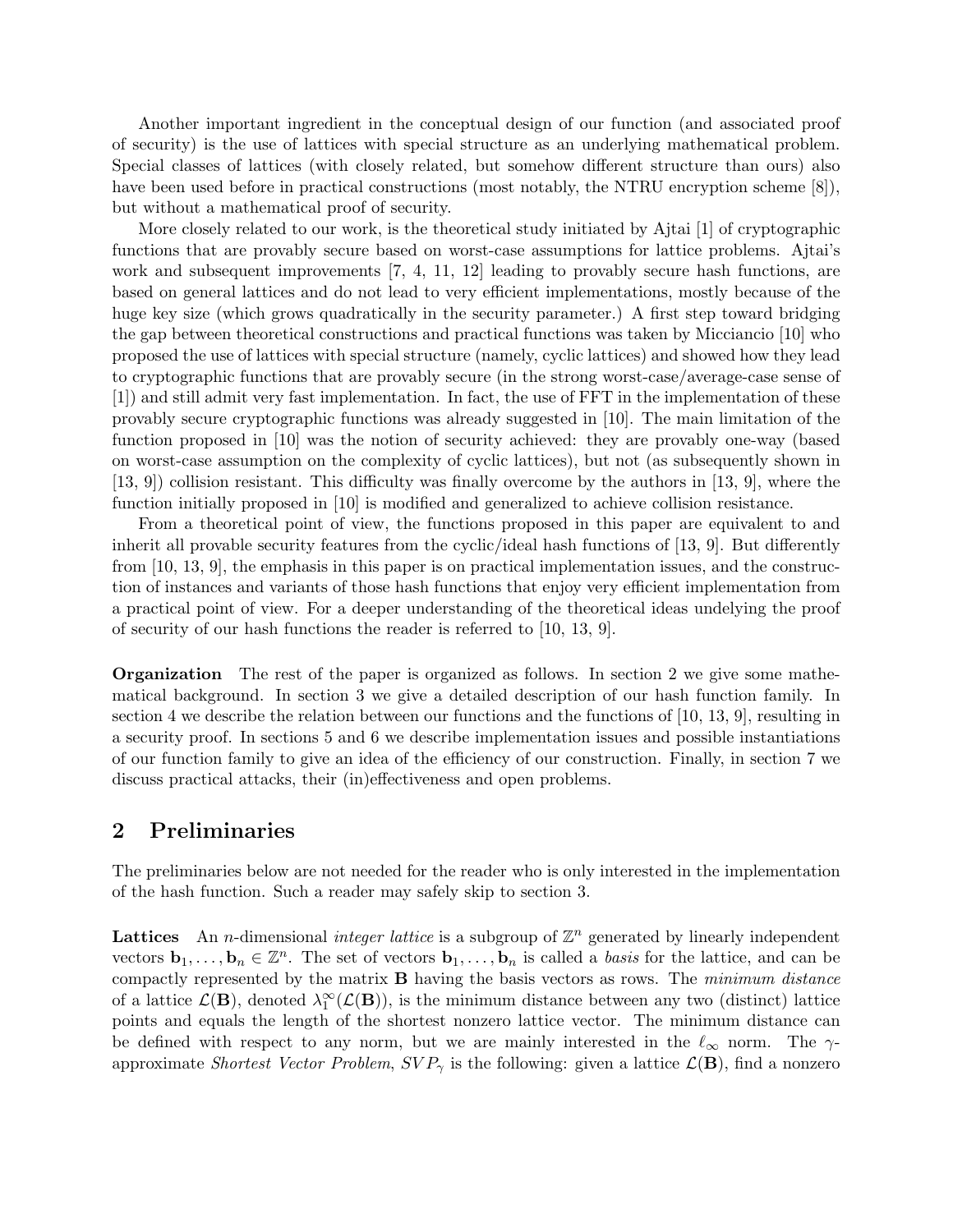vector  $\mathbf{v} \in \mathcal{L}(\mathbf{B})$  such that  $\|\mathbf{v}\|_{\infty} \leq \gamma \lambda_1^{\infty}(\mathcal{L}(\mathbf{B}))$ . The shortest vector problem in the infinity norm was shown to be NP-hard for factor up to  $\gamma(n) = n^{1/\log \log n}$  by Dinur [6] and it is conjectured to be hard to approximate to a polynomial factor.

**Algebra** An ideal I of a ring R is an additive sub-group of R with the additional property that the product of any element in I with any element in R is in I. If  $R = \mathbb{Z}[\alpha]/\langle f \rangle$  for some irreducible polynomial f of degree n, then any ideal I of R is isomorphic as an additive group to a full-rank subgroup of  $\mathbb{Z}^n$ . In [9], an *ideal lattice* was defined as an integer lattice that is isomorphic as an additive group to some ideal in a ring  $R = \mathbb{Z}[\alpha]/\langle f \rangle$  for some f. Ideal lattices are a generalization of cyclic lattices that were introduced in [10]. The complexity of ideal lattices has not been studied rigorously, but it does not seem that any current lattice basis reduction algorithm is able to take advantage of their special structure. Thus it is reasonable to believe that finding the shortest vector in ideal lattices is not much easier than finding the shortest vector in a general lattice.

The ideal lattices that are most relevant in this work are lattices that are isomorphic as additive groups, under the obvious isomorphism, to ideals in the ring  $R = \mathbb{Z}[\alpha]/\langle f \rangle$ , where  $f = \alpha^n + 1$  for n a power of 2. For such values of n, f is a monic irreducible polynomial over  $\mathbb{Q}[\alpha]$ . In fact, f is known as the 2nth cyclotomic polynomial, which has as its zeros all n of the the primitive 2nth complex roots of unity. As an aside, we mention  $n$  being a power of 2 is also a necessary condition for  $\alpha^n + 1$  to be irreducible over  $\mathbb{Q}[\alpha]$ .

# 3 Algorithmic Description of the Function

We start by describing the function in manner that can be easily translated into an implementation. This description fills in many of the details in the informal overview from Section 1.

### 3.1 Function Parameters

Our function involves the following parameters (concrete choices for our implementation are suggested in Section 6):

- $n a$  positive power of 2, and the number of columns in the key and input matrices.
- $m$  the "width" of the function, i.e. the number of rows in the key and input matrices.
- $p a$  prime modulus over which the function is computed, of the form  $p = 2tn + 1$  for some positive integer t. This guarantees that  $\mathbb{Z}_p^*$  has an element  $\omega$  of order  $2n$ .
- $d a$  bound on the entries of the input matrix, significantly smaller than p.

#### 3.2 Modular Fast Fourier Transform

The main tool which allows our function to be computed efficiently is the modular Fast Fourier *transform* (mFFT) over the field  $\mathbb{Z}_p$ . The modular FFT is a variant of the "classical" FFT. Both algorithms compute the discrete Fourier transform (DFT) of a vector, but over different fields. While the classical FFT computes the DFT over the field  $\mathbb C$  of complex numbers, the modular FFT computes the DFT over the field  $\mathbb{Z}_p$ .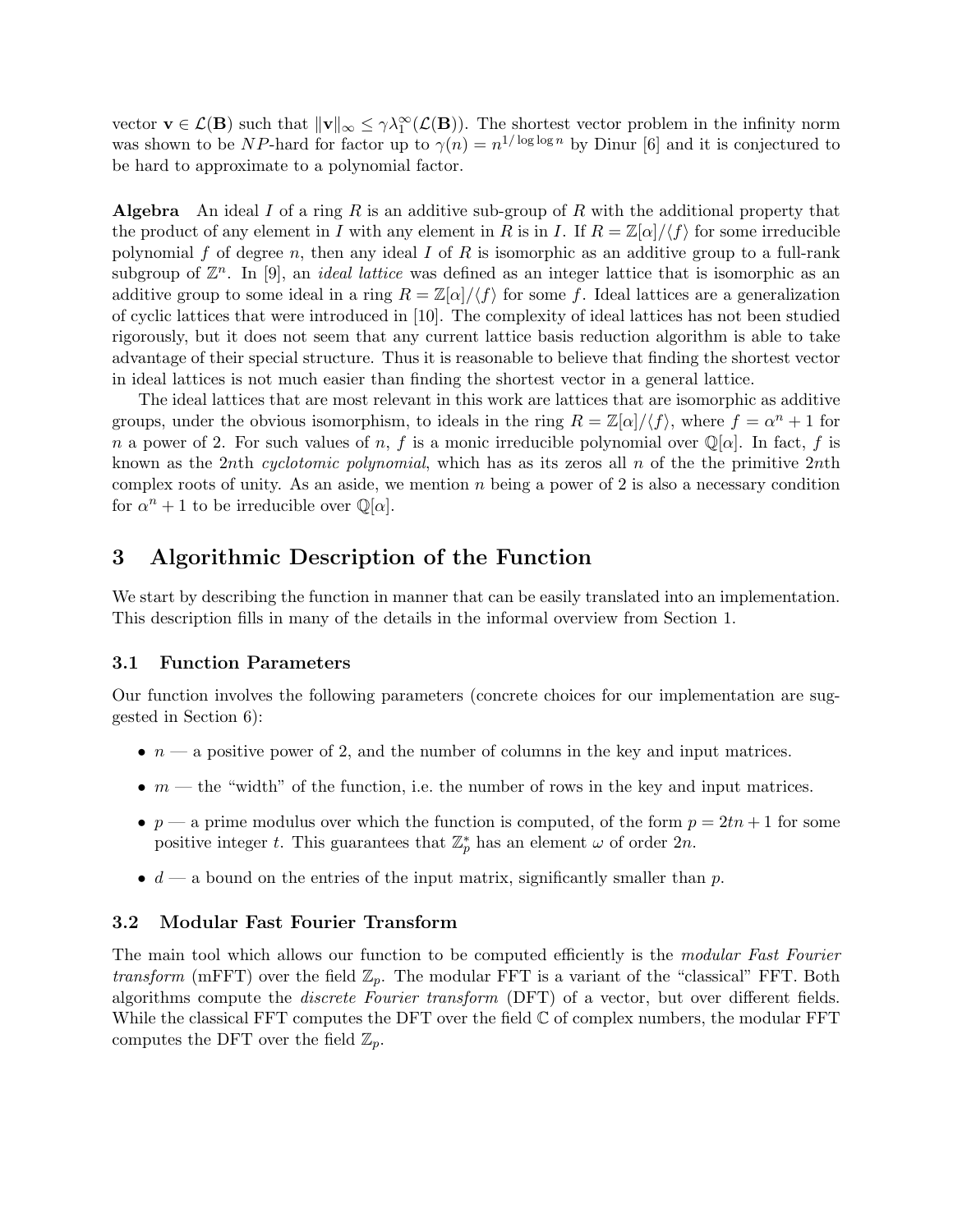

Figure 1: Compression function with  $m = 3$ 

To operate on vectors of dimension n over  $\mathbb{Z}_p$ , the mFFT algorithm requires an element  $\zeta \in \mathbb{Z}_p^*$ which is a primitive nth root of unity. An element  $\zeta$  is a primitive nth root of unity if its order is n, i.e.  $\zeta^n = 1$  and  $\zeta^i \neq 1$  for every positive integer  $i < n$ . Because p is of the form  $p = 2tn + 1$  and we have an element  $\omega \in \mathbb{Z}_p^*$  of order  $2n$ , we may take  $\zeta = \omega^2$ .

The modular FFT performs all its operations using integer arithmetic modulo  $p$ , and requires only 0.5n lg n multiplications and  $n \lg n$  additions in  $\mathbb{Z}_p$ . The mFFT is highly parallelizable and suitable for implementation both in hardware and software. See Section 5 for more details.

#### 3.3 The Algorithm

The algorithm for computing our compression function can be described as follows (see Figure 1 for a graphical depiction):

**Key:** an  $m \times n$  matrix  $\mathbf{A} = (a_{i,j})$ . Each entry  $a_{i,j}$  is chosen uniformly and independently in  $\mathbb{Z}_p$ .

**Input:** an  $m \times n$  matrix  $\mathbf{X} = (x_{i,j})$ . Each entry  $x_{i,j}$  is an arbitrary value in  $D = \{0, \ldots, d\} \subset \mathbb{Z}_p$ .

**Function evaluation:** Perform the following steps, where all arithmetic is performed in  $\mathbb{Z}_p$ :

- 1. For each  $i, j$ , let  $x'_{i,j} = \omega^{j-1} \cdot x_{i,j}$ .
- 2. For each row  $i = 1, ..., m$ , let  $(y_{i,1}, ..., y_{i,n}) = \text{mFFT}(x'_{i,1}, ..., x'_{i,n}).$
- 3. For each column  $j = 1, ..., n$ , let  $z_j = a_{1,j}y_{1,j} + \cdots + a_{m,j}y_{m,j}$ .
- 4. Output  $z = (z_1, ..., z_n)$ .

It can be seen that the algorithm maps  $mn||g(d + 1)||$  input bits into  $n[lg p]$  bits. Thus the compression factor depends on the relationships among  $m$ ,  $d$ , and  $p$  (these relationships also have implications for the security of the function; see Section 4 for details). The key size is  $mn\lceil \lg p \rceil$ bits. We refer the reader to Section 6 for concrete choices of parameters.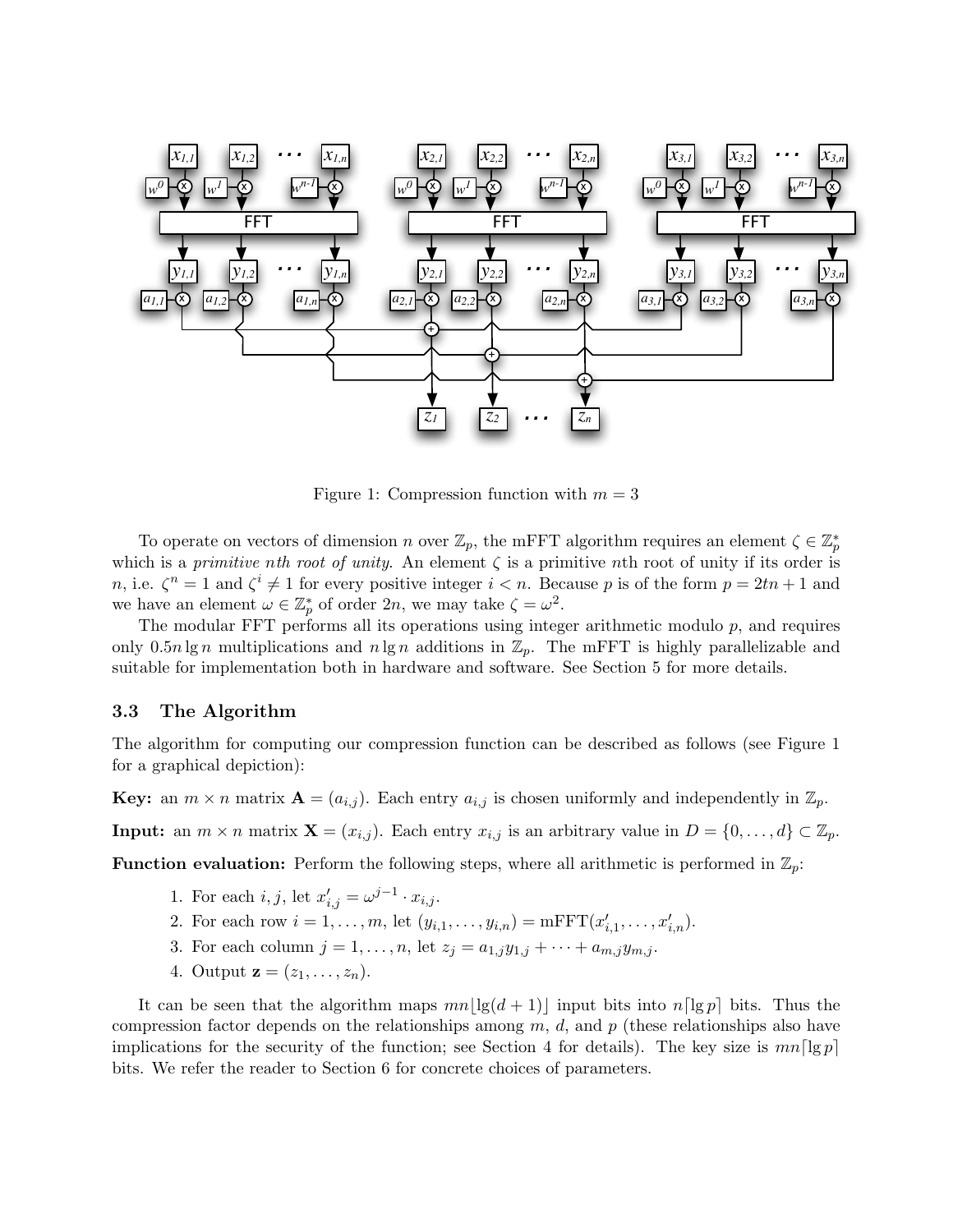# 4 Proof of Security

In this section we relate our compression function to the theoretical results in [10, 13, 9]. In particular, we show the equivalence of the compression function described in the previous section with an algebraic function proven to be collision resistant in [9]. A reader interested only in the algorithmic description and implementation may safely skip this entire section.

### 4.1 The Algebraic Function

The basic operations of the function are performed in the ring  $R = \mathbb{Z}_p[\alpha]/\langle f \rangle$ , where  $f = \alpha^n + 1$ is a monic irreducible polynomial and  $p$  is a suitably-chosen integer. The ring  $R$  is an integral domain consisting of all polynomials of degree less than n and having coefficients in  $\mathbb{Z}_p$ , where multiplication and addition are performed modulo p and f. As above, let  $D = \{0, \ldots, d\}$ . Define  $S \subset R$  to be the subset of all polynomial residues in R whose coefficients are all in D. That is,  $S = \{x = x_1 + x_2\alpha + \cdots + x_n\alpha^{n-1} \in R \; : \; \forall \; i, \; x_i \in D\}.$  The function can then be described mathematically as follows:

**Key:** an *m*-tuple  $A = (a_1, \ldots, a_m) \in R^m$ . Each entry is chosen uniformly and independently in R.

**Input:** an arbitrary *m*-tuple  $X = (x_1, \ldots, x_m) \in S^m$ .

**Function value:** The function is defined as follows (all arithmetic is performed in  $R$ ):

$$
h_A(X) = \sum_{j=1}^m a_j \cdot x_j.
$$

The following theorem states that if one can find collisions, with non-negligible probability, for randomly chosen keys A, then one can find the approximate shortest vector in any lattice isomorphic to an ideal in  $\mathbb{Z}[\alpha]/\langle f \rangle$ .

**Theorem 4.1** [9, Theorem 2] Let  $p > 6dmn^{1.5}$  log n and  $\gamma = 72dmn \log^2 n$ . If there is an algorithm that, for a random choice of  $A \in \mathbb{R}^m$ , is able to produce  $X_1 \neq X_2 \in \mathbb{S}^m$  such that  $h_A(X_1) = h_A(X_2)$ with non-negligible probability, then the problem  $SVP_{\gamma}$  can be solved in polynomial time for any lattice isomorphic to an ideal in  $\mathbb{Z}[\alpha]/\langle f \rangle$ .

A result similar to Theorem 4.1 was shown by [13] for the related case of ideals in the ring  $\mathbb{Z}[\alpha]/\langle f \rangle$  where  $f = \alpha^n - 1$ , and n is a prime. One may consider other choices of f as well, as done in [9]. In this work, we chose  $f = \alpha^n + 1$  for the sake of convenience of implementation. In particular, it allows the dimension n to be a power of two (recall that  $\alpha^n + 1$  is irreducible over Q if and only if  $n$  is a power of two).

#### 4.2 Equivalence of Functions

Now we show that the above function is equivalent to the one described in Section 3 (i.e. finding collisions in one implies finding collisions in the other). This can be seen via the following observations: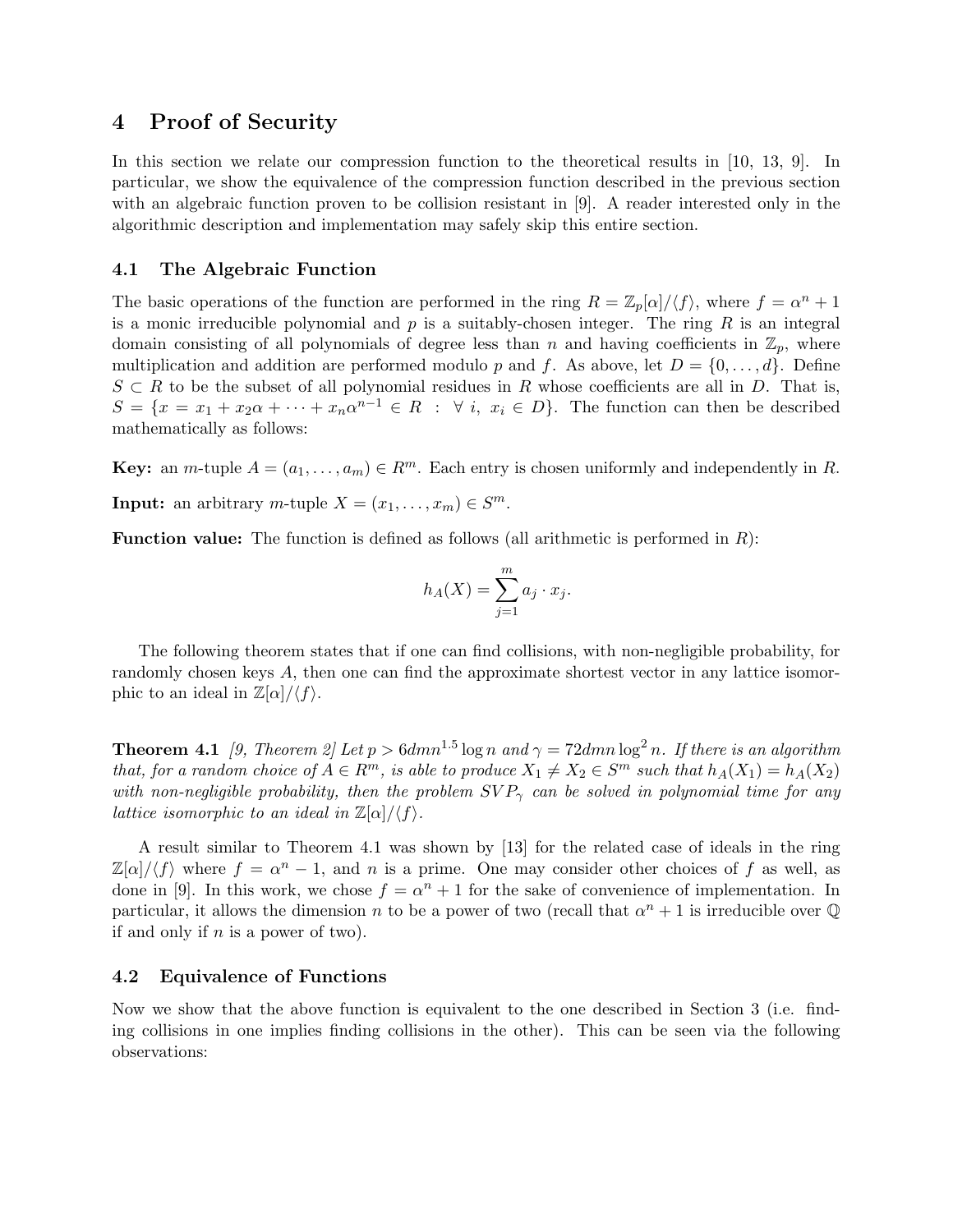- There is a correspondence between *n*-dimensional vectors  $\mathbf{x} \in \mathbb{Z}_p^n$  and elements  $x \in R$ : the vector  $\mathbf{x} = (x_1, \dots, x_n)$  corresponds to the polynomial  $x = x_1 + x_2 \alpha + \dots + x_n \alpha^{n-1} \in R$ .
- Multiplication of polynomials  $a, x \in \mathbb{Z}_p[\alpha]/\langle \alpha^n + 1 \rangle$  can be implemented by evaluating a and x on all the roots of  $\alpha^n + 1$  and multiplying the corresponding values. The product polynomial  $a \cdot x$  can be interpolated from the result.

The roots of  $\alpha^n + 1$  are the primitive 2nth roots of unity, which are of the form  $\omega^{2j+1} = \zeta^j \cdot \omega$ for  $j = 0, \ldots, n - 1$ . The polynomial x can be evaluated on these points by appropriately pre-multiplying and applying the mFFT to the corresponding vector x:

$$
x(\zeta^j \cdot \omega) = \sum_{i=1}^n x_i \cdot (\zeta^j \omega)^{i-1} = \sum_{i=1}^n (x_i \cdot \omega^{i-1}) \cdot \zeta^{j(i-1)} = \sum_{i=1}^n (x_i') \cdot \zeta^{j(i-1)} = \text{mFFT}(\mathbf{x}')
$$

where  $\mathbf{x}' = (x'_1, \dots, x'_n)$  and  $x'_i = x_i \cdot \omega^{i-1}$  as in the algorithm from Section 3.3.

- Because mFFT computes a bijection and the key matrix **A** is completely uniform, then so is the mFFT of each column of  $A$ . Therefore in the algorithm we view  $A$  as already having had mFFT applied to each of its rows.
- Finally, we note that there is no need for the algorithm to interpolate its output via an inverse mFFT: the mFFT computes a bijection and is efficiently invertible, so collision-resistance and one-wayness are preserved. In addition, the range of mFFT is equal to its domain, so omitting the inverse mFFT does not introduce any difficulties in representing the output.

# 5 Implementation Details

### 5.1 Parallelizing the Computation

Our compression function is parallelizable to a very large degree. The two main targets of parallelism are in (1) the FFT implementation and (2) the  $m$  invocations of FFT on each row of the input matrix. There are many off-the-shelf FFT libraries which are optimized for parallel architectures, and parallelizing the m invocations of FFT is elementary, because they are independent. As dual- and multi-core processors become more common in commodity hardware, we expect that optimized implementations will be able to achieve many-fold improvements in speed.

### 5.2 Chinese Remaindering for Larger Moduli

For the best performance of a software implementation, multiplication modulo p must be done using the on-chip registers and standard instruction set of the hardware. One way to ensure this would be to simply choose a small enough value of  $p$ . However, by doing so we would no longer know how to provide a proof of security for the function.

We instead propose choosing  $p = p_1p_2$  to be the product of two different primes (of the form  $p_i = 2tn + 1$ , and computing the compression function in parallel modulo  $p_1$  and  $p_2$  (on the same input). By the Chinese Remainder Theorem, it can be shown that the resulting compression function is equivalent to the original one; in particular, finding collisions remains hard. This idea can of course be generalized to values of  $p$  that are products of more than two primes.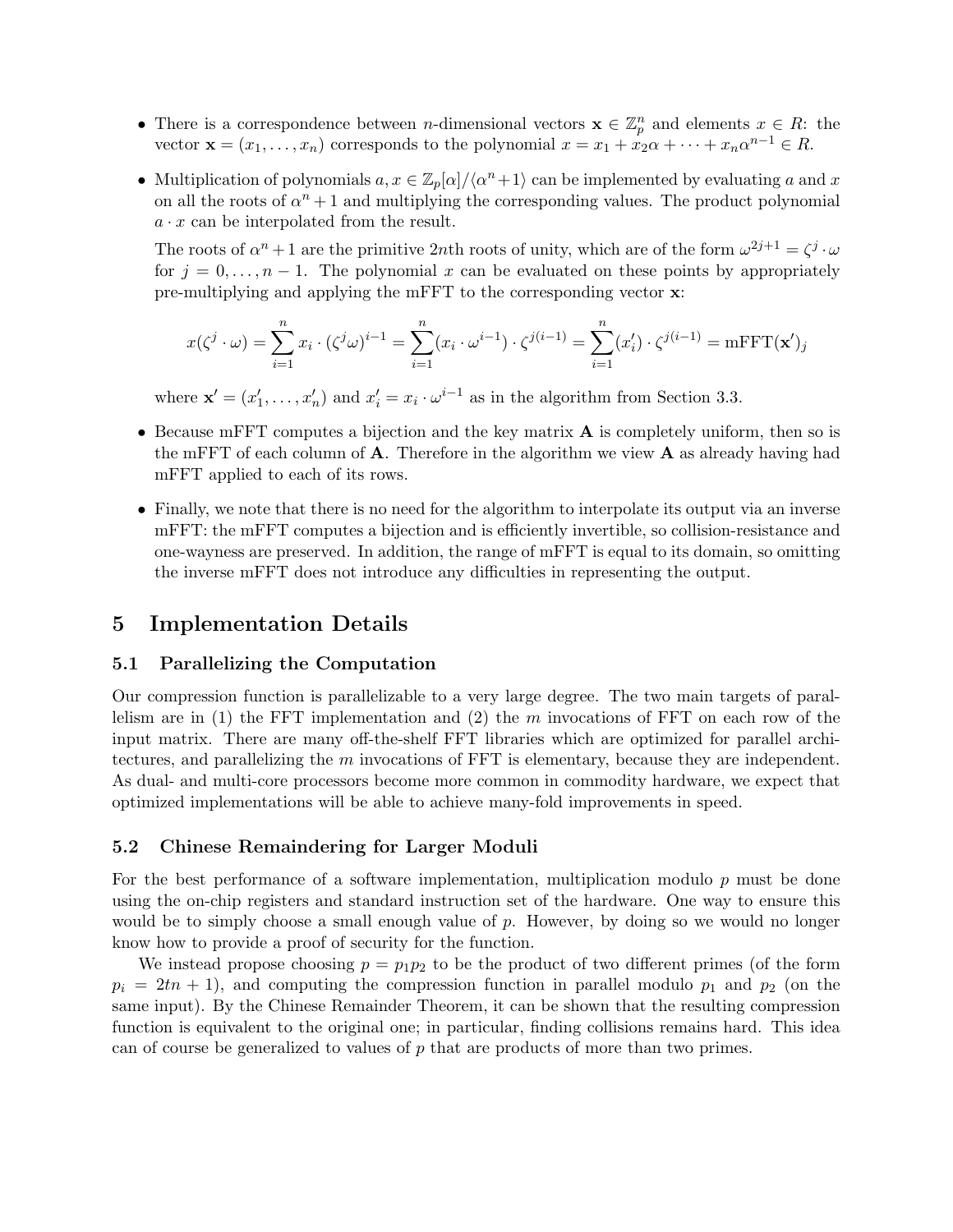Note that no explicit Chinese remainder reconstruction of the output is necessary; the outputs of the parallel evaluations may simply be concatenated. We also stress that the factorization of p need not be secret, and that the choice of p having these special properties does not affect the security of the function.

### 5.3 Using Classical FFT Algorithms

Our compression function can also be implemented using a "classical" FFT over the field of complex numbers, for which there is much preexisting code and specialized hardware. However, one must account for the following issues (which do not arise when using a modular FFT):

- A classical FFT requires floating-point calculations, which are inexact and tend to be slower than integer arithmetic. However, the advantages of customized hardware and parallel architecture may outweigh these concerns.
- The algorithm will additionally have to perform pre-multiplication and a classical FFT on the rows of the key vector  $\mathbf{A}$ , as it does with the rows of  $\mathbf{X}$ . If the same key is to be used multiple times, this processing can be performed as part of a setup phase, and the results stored.
- The result of the "confusion" step (which has complex entries) must be interpolated via an inverse FFT, interpreted as an integer vector, and reduced modulo p.

### 6 Concrete Parameters: Three Modes

The most attractive feature of our hash function family is an *asymptotic* proof of security showing that, unless an underlying mathematical problem can be solved in polynomial time in the worst case, finding collisions is infeasible. In particular (and differently from typical ad-hoc hash functions with are defined only for specific values of the input/output/key parameters), the security of the function can be arbitrarily increased by choosing a suitable large value of the security parameter. Of course, increasing the security parameter results in a loss of efficiency (both in terms of computation time and output size), but this loss is only polynomial (in fact, almost linear), while the complexity of the underlying problem is conjectured to be superpolynomial (or even exponential). So, the security of the function increases much faster than the computational cost of evaluating it, and attacks can always be countered (unless an efficient algorithm to solve lattice problems in the worst case is discovered) by choosing larger values of the security parameter.

Unfortunately, the current proofs of security underlying our function [10, 13, 9] are not very tight from a numerical point of view, and the security parameter must be fairly large before the asymptotics kick in and breaking the function becomes provably as hard as an underlying lattice problem for which no efficient solution is believed to exist.

For concreteness, in this section we consider some possible instantiations of our function for specific values of the security parameter. The goal here is mainly to give a sense of the potential efficiency of functions based on our design techniques. More extensive analysis of the concrete security of the functions is necessary before any of the instantiations can be used in practice.

We propose three sets of function parameters, which we call "modes," in Figure 2. The "Bulk" mode uses dimension  $n = 1024$  and has a large input and output block size (64 Kbits and 28 Kbits, respectively). For this concrete choice of parameters our proof of security is based on a reasonable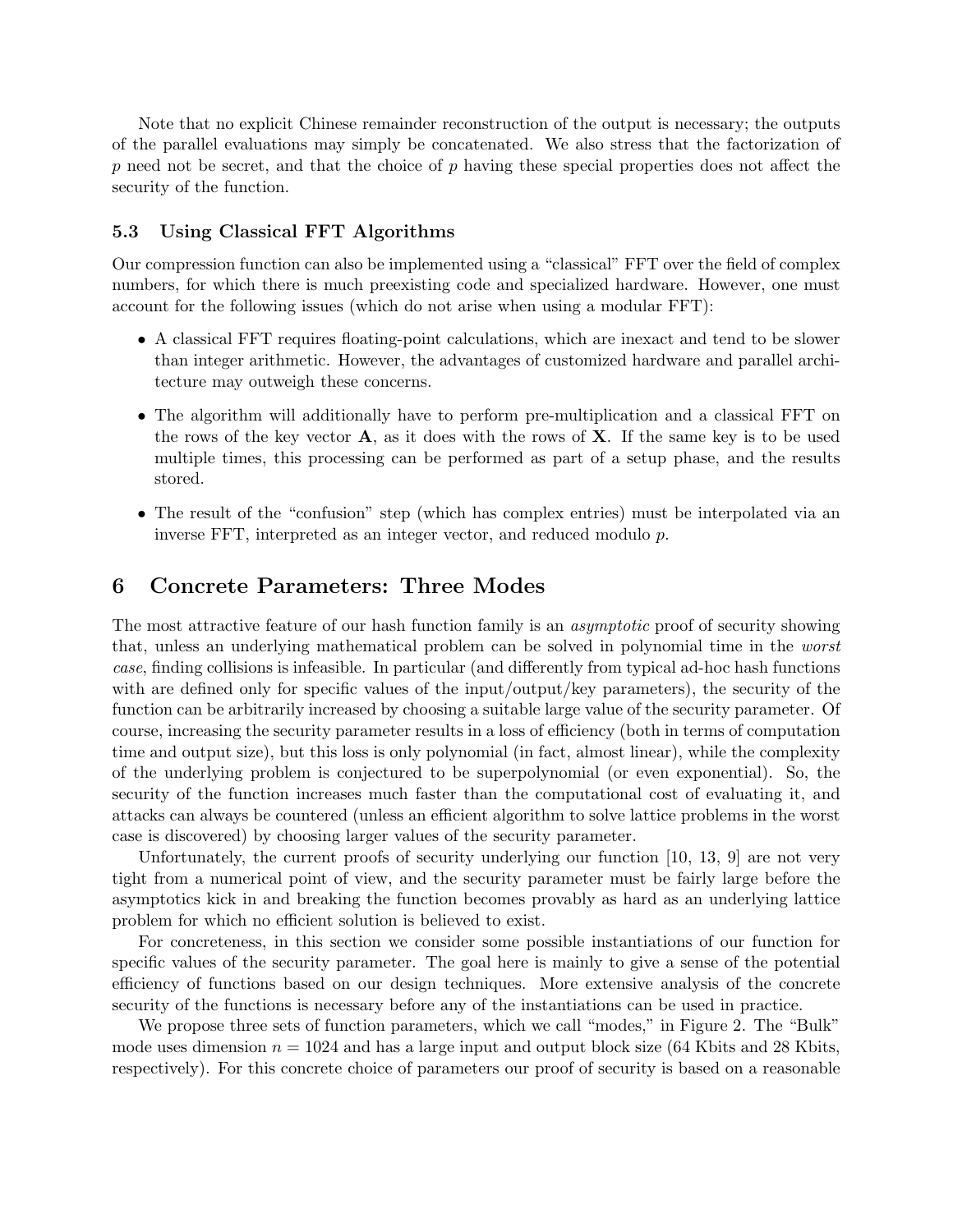|      | $\, n$ | m  | a        | п                | Input (bits) | Output (bits) |
|------|--------|----|----------|------------------|--------------|---------------|
| Bulk | 1024   | 16 |          | $\approx 2^{28}$ | 65536        | 28672         |
| Mini | 128    |    | റ<br>IJ  | 257              | 2048         | 1025          |
| Nano | 64     |    | $\Omega$ | 257              | 1024         | 513           |

Figure 2: Concrete parameter choices for three modes of our compression function.

|                                    |  |      | Mini   Nano   SHA-1 (openssl)   SHA-1 (sha1sum)   SHA-256 (openssl) |
|------------------------------------|--|------|---------------------------------------------------------------------|
| Rate $(MB/s)$   0.43   0.69   0.67 |  | GG 1 |                                                                     |

Figure 3: Speed of three modes of our compression function (Bulk, Mini, Nano), two versions of SHA-1, and SHA-256

hardness assumption (i.e. hardness of approximating the shortest vector in a certain class of 1024 dimensional lattices to within a factor of  $2^{32}$  in the worst case. This is out of reach of the current state of the art lattice algorithms.<sup>1</sup>) We propose the Bulk mode primarily for applications which hash very large inputs and require a high level of security. If a smaller output size is needed, the Bulk mode can be composed with a different provably secure hash function based on other number-theoretic assumptions. This allows to amortize the cost of expensive number-theory based functions over a very large document, leading to a function which is at the same time reasonably efficient and provably secure.

We also propose the "Mini" and "Nano" modes, which have smaller output sizes (about 1 Kbit and 512 bits, respectively) and have somewhat better throughput. Unfortunately, for these choices of parameters, theorem 4.1 does not apply because the value of  $p$  is too small, and thus we do not get a proof of security. It's possible to increase the value of  $p$ , but the resulting proof of security will not be based on reasonable hardness assumptions: that is, the security reduction will yield an approximation factor which is easy to achieve efficiently. Said plainly, for these choices of parameters we do not have a proof of security. However, we also do not know how to find collisions in these modes of the function. It may be that finding such collisions is hard, but we do not know how to prove it. We propose the Mini and Nano versions as targets for further study and cryptanalysis.

### 6.1 Performance

We implemented the three modes of the compression function described above. Our implementation was written in C, using a standard iterative modular FFT algorithm (for the Bulk mode, we used the Chinese Remainder technique described in Section 5.2). No attempt was made to optimize or parallelize the code, and we believe that there are many standard optimization techniques as well as improvements to the core FFT algorithm which will improve performance. Our implementation was compiled using  $\gcd(4.0.3)$  (compiler flags:  $-0.4$ ) on a Pentium M 1.6 GHz system having 2 MB of L2 cache and running Linux kernel 2.6.15.

We compared our implementation with the SHA-1 and SHA-256 hash algorithms on the same system. We used the highly-optimized implementations included in openssl version 0.9.8a (using

<sup>&</sup>lt;sup>1</sup>We remark that 1024 is the dimension of lattice problems that can be provably solved in the worst case should our function be broken. Cryptanalysing our function seem to require the solution of lattice problems in even higher dimension.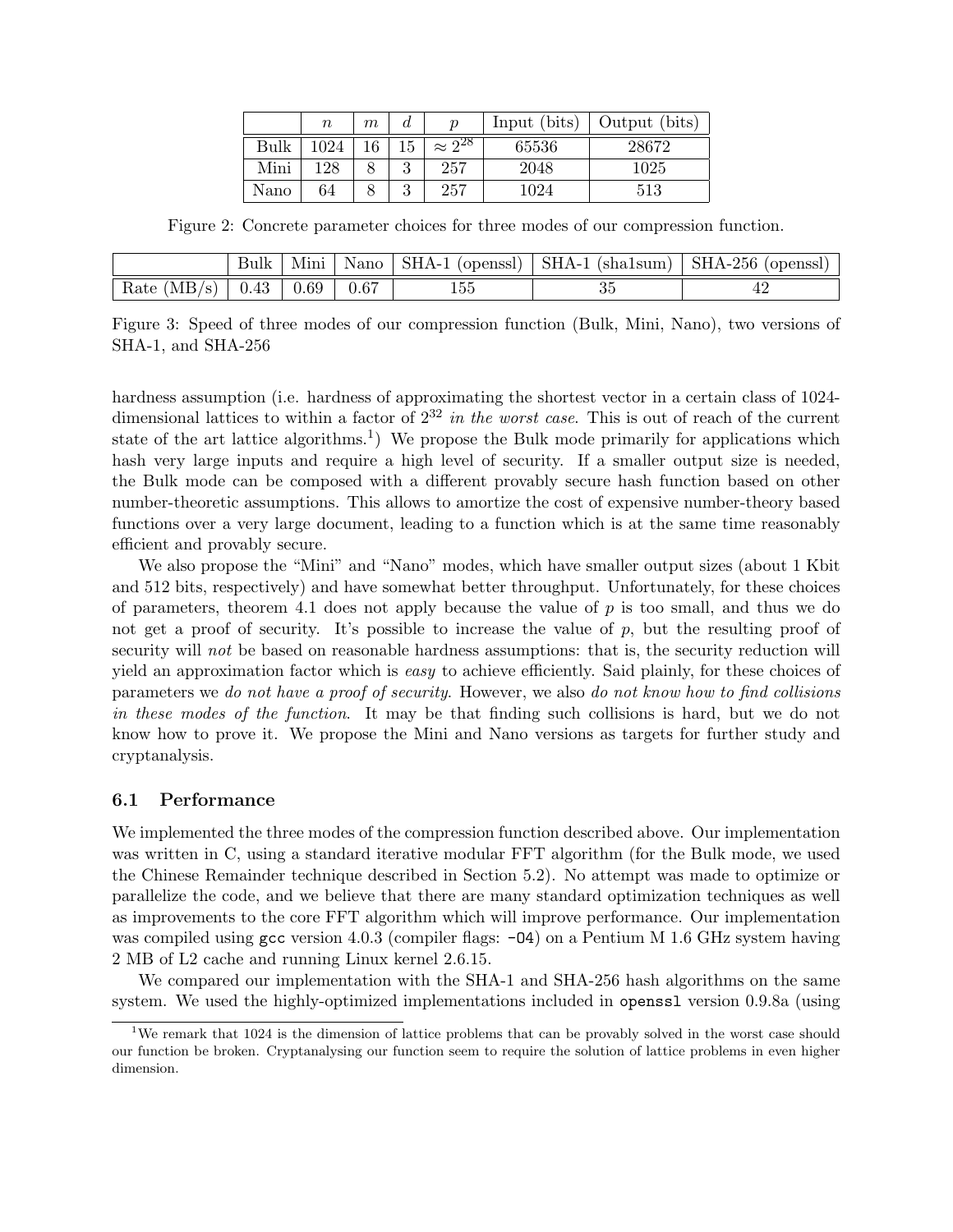the openssl speed benchmarks), as well as the sha1sum command-line utility on a 40 MB file. Aggregate performance numbers are presented in Figure 3. Our function appears to be about 60 times slower than SHA-256. With some modest programming effort, we increased the speed of the "Nano" version of the function by a factor of four, thus making it only 15 times slower than SHA-256. We believe that with additional programming effort, the performance of the function can be greatly improved and we are currently working on a more efficient implementation.

# 7 Possible Attacks

We are still in the early stages of cryptanalysis, and we only considered a few standard attacks. One possible attack is a lattice attack which was implicitly mentioned in [10]. The idea of the attack is the following: given a random m-tuple of vectors  $(a_1, \ldots, a_m)$ , create an  $mn \times n$  matrix consisting of  $Rot(\mathbf{a}_1), \ldots, Rot(\mathbf{a}_m)$  (see figure 4) and call the resulting matrix **A**.



Figure 4: **A** and its kernel  $Ker(A)$ 

If we are able to find a vector **x** such that  $xA = 0 \pmod{p}$  where the absolute values of all the coefficients of **x** are at most d, then we have a collision for the hash function. To find such an **x**, we create a lattice all of whose vectors are solutions to  $xA = 0 \pmod{p}$  and attempt to find the shortest vector in this lattice. To compute the lattice, we compute the kernel of  $\bf{A}$ , which can be represented as shown in figure 4. We then transform  $Ker(A)$  into a lattice basis as in Figure 5 and run LLL.

During our experiments, this attack worked only up to  $n = 32$  (i.e. we were not able to find collisions even in the "Nano" instantiation of the function). One of the reasons may have been the fact that LLL and its Block-Korkin-Zolotarev (BKZ) variant return the smallest vector in the  $\ell_2$ norm, while we are looking for a smallest vector in the  $\ell_{\infty}$  norm. But another reason for the failure of the attack is that the lattices of dimension  $nm$  are too large for LLL to find the shortest vector. A possible way to improve the attack is after finding a relatively short vector in the  $\ell_2$  norm, try to enumerate the short vectors around it in hope of finding a short vector in  $\ell_{\infty}$ .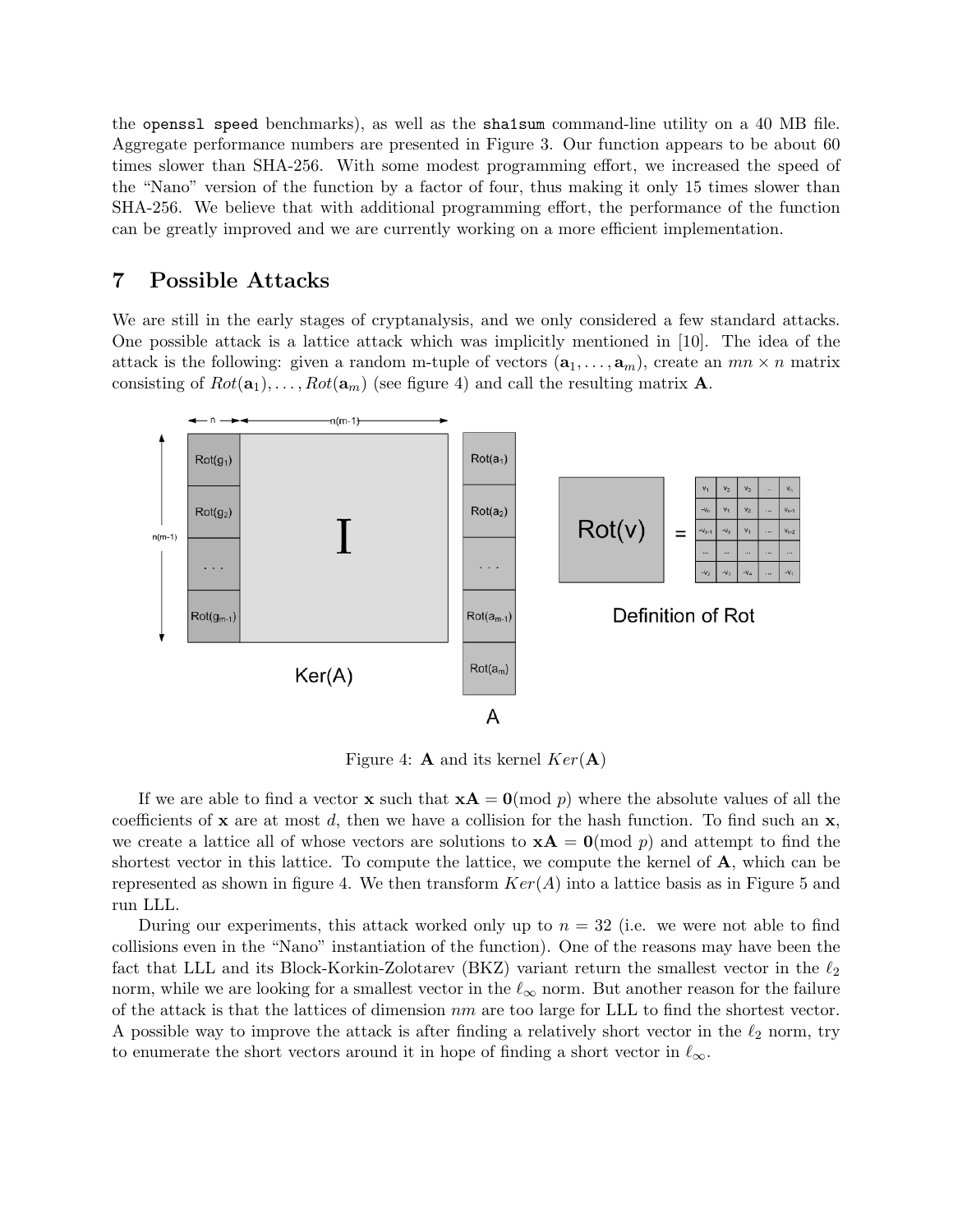

Figure 5: Basis for a lattice consisting of  $\{x | xA = 0 \pmod{p}\}\$ 

Another possible attack is Wagner's generalized birthday attack [18]. We do not describe the particulars here, but the attack would take on the order of  $2^{\frac{n \log p}{\log d + 1}}$  time. This makes it impractical even for the "Nano" instantiation.

Essentially, any attack on our hash function is equivalent to trying to find a small x such that  $xA = 0 \pmod{p}$  (where A is as in figure 4). We believe that if there is an attack that will succeed in finding collisions for the "Nano" and "Micro" versions, it should somehow use the fact that the rows of **A** consist of  $Rot(a_i)$  rather than random independent vectors. Because if **A** consists of random independent vectors, then trying to find a small **x** such that  $\mathbf{x} \mathbf{A} = \mathbf{0} \pmod{p}$  is essentially the same as solving a version of the random subset sum problem which has been studied extensively, but eluded anything remotely close to an efficient solution. Both approaches that we have tried do not take advantage of the structure of  $\mathbf{A}$ , and thus it's unlikely that they will lead to finding collisions. We think that finding collisions efficiently may require a novel "algebraic" approach.

Finally, we mention that it would be interesting to analyze the security of our function (even for scaled down values of the parameters for which the proof of security does not hold) with respect to conventional cryptanalysis techniques, like linear or differential cryptanalysis. This may give further insight both into the security of our function, and the applicability of the underlying techniques in a wider cryptographic design context.

#### Acknowledgements

We would like to thank Ron Rivest for his kind advice and suggestions.

# References

- [1] M. Ajtai. Generating hard instances of lattice problems. In STOC, pages 99–108, 1996.
- [2] T. Baritaud, H. Gilbert, and M. Girault. FFT hashing is not collision-free. In EUROCRYPT, pages 35–44, 1992.